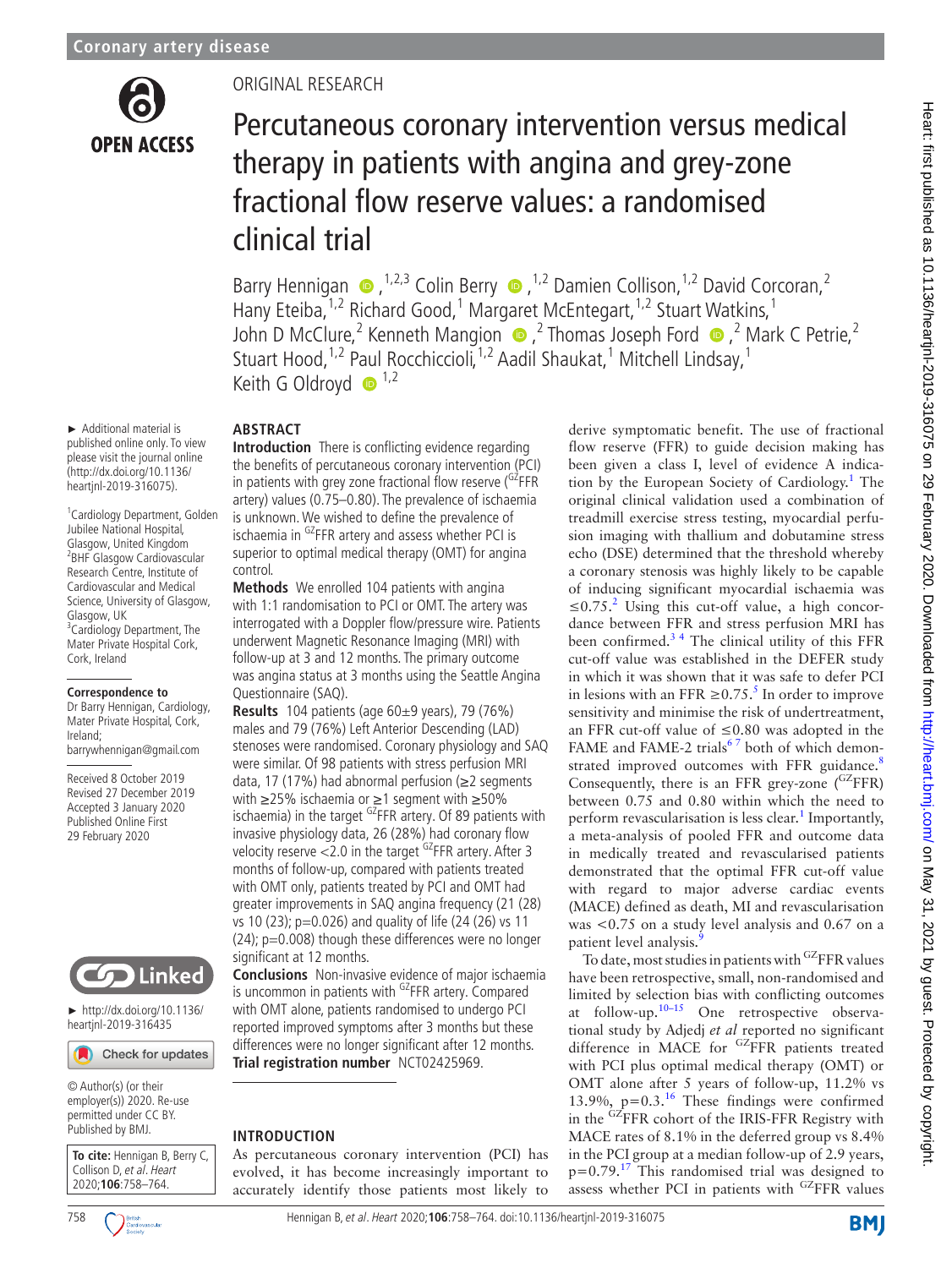

<span id="page-1-0"></span>**Figure 1** <sup>GZ</sup>FFR flowchart. 'Screening FFR' used any pressure wire system for basic FFR assessment without flow indices. All subsequent measurements involved the Combowire device to assess indices of pressure, flow and resistance. FFR, fractional flow reserve; <sup>Gz</sup>FFR, grey zone; OMT, optimal medical therapy; PCI, percutaneous coronary intervention and optimal medical therapy group; Pd/Pa, resting pressure gradient; QCA, quantitative coronary angiography; STEMI, ST elevation myocardial infarction.

would be associated with improvements in symptoms and whether any such improvement could be predicted by preprocedural myocardial perfusion imaging or by invasive physiological indices of stenosis severity other than FFR itself.

## **Methods**

The <sup>GZ</sup>FFR study enrolled patients from the West of Scotland Regional Heart and Lung Centre in the Golden Jubilee National Hospital (GJNH), Glasgow, UK. Ethical approval was obtained from the West of Scotland Research Ethics Committee. There was no formal Patient and Public Involvement in the design or conduct of this trial.

## **Inclusion and exclusion criteria**

We recruited consecutive consenting patients with a clinical indication for a pressure wire based diagnostic evaluation of an intermediate coronary lesion (30%–80% diameter stenosis by visual assessment) who had <sup>GZ</sup>FFR values between 0.75 and 0.82. Patients were eligible if they had either stable angina or residual non-culprit disease after non-ST elevation myocardial infarction or ST elevation myocardial infarction (STEMI) following treatment of the culprit vessel. In patients returning for planned pressure wire studies following culprit vessel PCI, a minimum interval of 2weeks from the index event was required and symptoms had to be stable for ≥3 days. Patients with excessive tortuosity, calcification or left main disease with

≥50% diameter stenosis were excluded ([figure](#page-1-0) 1). Patients were ineligible for randomisation in the event of residual untreated obstructive coronary disease in another vessel  $\geq 2$  mm in calibre.

## **Design**

Between May 2015 and October 2016, we recruited 104 patients who were randomised 1:1 to PCI with OMT (PCI) or OMT alone using sealed envelopes provided by the Robertson Centre for Biostatistics, University of Glasgow. They were stratified by gender, diabetic status and 65 years of age cut-off. The primary outcome measure was angina status assessed using the Seattle Angina Questionnaire (SAQ). Patients completed their first SAQ immediately following baseline coronary angiography and invasive physiology studies except for patients who underwent PCI of another non GZFFR vessel at the time of recruitment where the SAQ was completed at least 4 weeks after the initial PCI. At 3 months following randomisation, the second SAQ was administered over the telephone by a research nurse who was blinded to treatment group and all other data. Recruitment was stopped when 104 patients had undergone successful randomisation following discussion with the trial biostatistician as our loss to follow-up rate was lower than expected.

## **Non-invasive ischaemia assessment**

This was performed using stress perfusion MRI. Standard techniques were employed with three short axis cuts during rest and adenosine stress phases and administration of a bolus of 0.05mmol/kg gadolinium. Study participants, clinicians and clinical research nurses were all blinded to the perfusion MRI. All images were analysed on a Medis Suite 2.1.12.2 Medis Medical Imaging Systems (Leiden, The Netherlands) workstation by two cardiologists with Level 3 accreditation with the European Association of Cardiovascular Imaging (CB and DC). Both datasets were then adjudicated in the event of discordance a third observer (SW). Images were assessed according to 16 segment American Heart Association analysis to define the extent of ischaemia. The definition of significant reversible ischaemia was  $≥2$  segments with  $≥25%$  ischaemia or  $≥1$  segment with  $≥50%$ ischaemia similar to recent studies.<sup>[18](#page-6-2)</sup> Patients unable to undergo MRI studies were assessed using DSE.

# **Medical therapy and titration of antianginal drugs**

All of the participants received OMT in line with contemporary guidelines with titration of antianginals as clinically appropriate<sup>19</sup> though this was patient driven and not performed according to a preset protocol. Patients with persistent or recurrent angina postrandomisation underwent titration of medications supervised by the clinical research staff. When a treatment change was indicated by ongoing anginal symptoms, the patient was contacted in person or by telephone followed up by email or letter and advised to attend their GP in order to have their prescription modified accordingly. All patients were directed to follow-up with the research team within 2 weeks to assess the clinical response and to notify the research team in the event of either a failure to control angina, hospitalisation or other clinical event. Beyond that, patients had email and phone access to a consultant cardiologist for purposes of management of poorly controlled symptoms. Patients could cross over from the OMT group to the PCI group at any time during follow-up though they were encouraged to persist with the assigned treatment group for 3 months if feasible.

## **Coronary physiology studies**

Following identification of a vessel with a  $GZ$ FFR value using a conventional pressure wire, a Phillips Volcano Combowire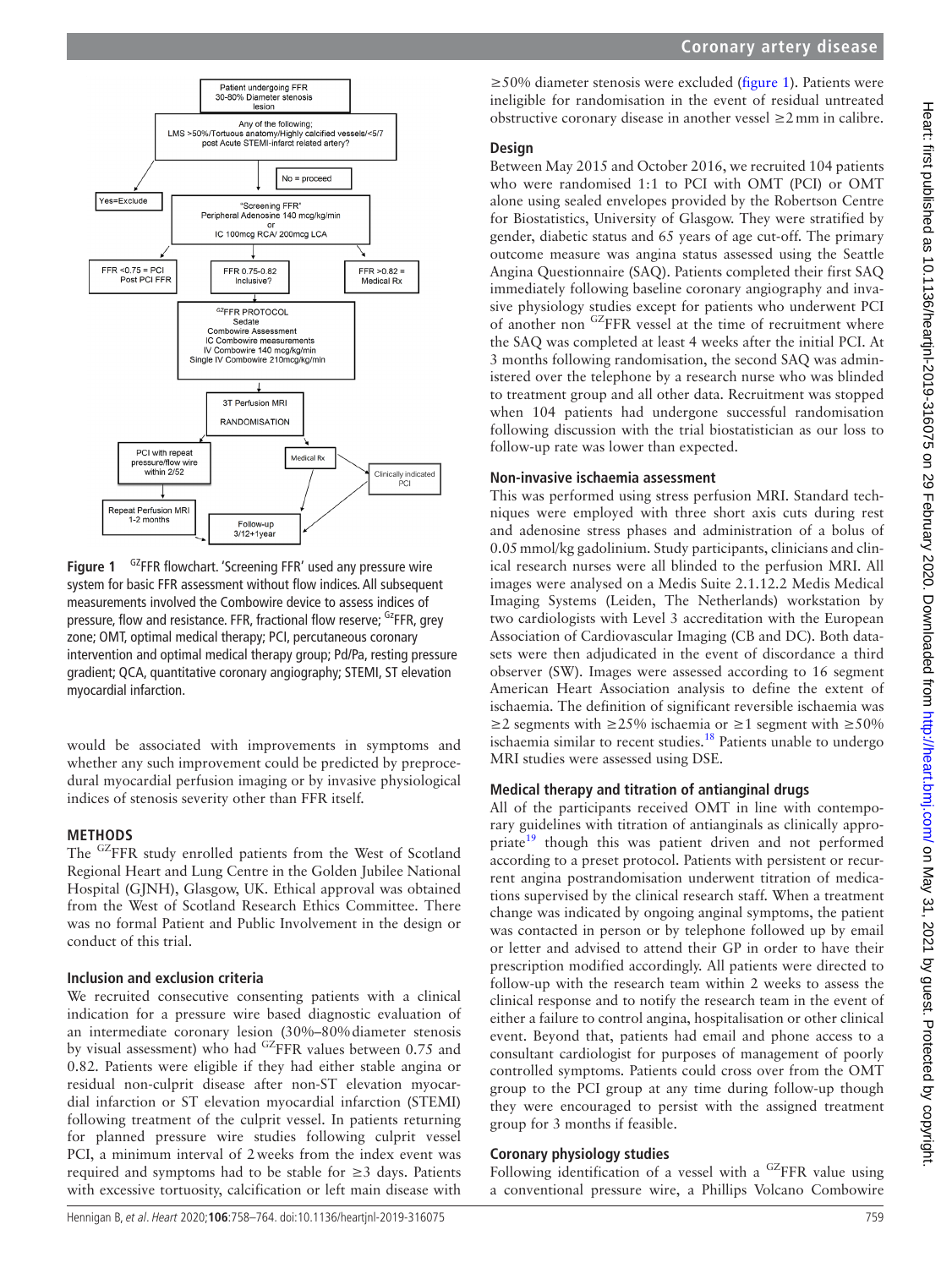#### **Coronary artery disease**

was equalised and introduced into the distal third of the target coronary artery. An intracoronary bolus of 200µg of isosorbide dinitrate was administered followed by intravenous infusion of adenosine at 140 mcg/kg/min. After data acquisition, the wire was withdrawn to check for pressure drift. Drift ≥0.03 was considered unacceptable necessitating repeated measurements. All data were anonymised and analysed with Combomap V.1.9 software. Each recording was reviewed with attention to flow signal quality and pressure signals for pressure damping with classification of results according to published cut-offs.<sup>[20](#page-6-4)</sup>

#### **Coronary angiography and PCI**

Coronary angiography was performed as per standard practice in the in Golden Jubilee National Hospital (GE Innova 2121 and 2100). Quantitative coronary analysis was performed on a workstation using computer-assisted planimetry QAngio XA 3D 1.0 (MEDIS, Leiden). An APPROACH Score was calculated for each lesion in order to evaluate the volume of myocardium subtended by the vessel of interest. $^{21}$  PCI was performed according to inter-national guidelines.<sup>[1](#page-5-0)</sup>

#### **Statistics and sample size calculation**

The study design and final analysis involved an experienced biostatistician (JDM). We required 108 subjects to provide 90% power at a multiple testing adjusted 5% level of significance to detect a clinically relevant difference of 10 points for each of the five components of the SAQ between the OMT and PCI groups assuming a within group SD of 18 points as per similar studies.<sup>2</sup> We expected loss to follow-up of 10%. T-tests or  $\chi^2$  tests were used where appropriate. A posthoc analysis using ANCOVA was performed using Hochberg's FWER procedure. We explored the ability of coronary flow velocity reserve (CFVR), Hyperaemic Stenosis Resistance Index (HSR) and hyperaemic microvascular resistance (HMR) to predict the presence of ischaemia on stress perfusion MRI using ROC curves using SPSS statistics package V.21.0. Armonk, New York, USA: IBM.

#### **Results**

During the period of this study, we performed FFR assessment in 1026 patients of whom 127 (12.4%) had values of 0.75–0.82 inclusive. All of these patients were invited to participate in the trial and 108 agreed. Subsequently, three patients withdrew consent and one patient had non-GZFFR physiology at the time of planned PCI and was excluded leaving 104 randomised patients [\(table](#page-2-0) 1). See [table](#page-2-1) 2 for details regarding clinical presentation. One patient randomised to PCI had severe myocardial bridging adjacent to the target stenosis potentially compromising the safe performance of PCI and was managed medically. One patient randomised to PCI travelled abroad with a resultant delay in the patient receiving their assigned treatment. This patient sustained a spontaneous STEMI in the territory of the target artery at 40 days postrandomisation and underwent emergency PCI. All other patients received their allocated treatment ([figure](#page-3-0) 2) and all results are reported by intention to treat. The mean (SD) number of antianginal drugs in each group at 3 months follow-up was 1.5  $(0.7)$  with OMT only vs 1.3  $(0.8)$  with PCI plus OMT; p=0.15 [\(online supplementary eTable 1](https://dx.doi.org/10.1136/heartjnl-2019-316075)). Drug eluting stents were used in all patients.

#### Baseline quantitative coronary angiography

The coronary arteries with  $GZ$ FFR values were the left anterior descending in 79 patients (76%), the right in 14 patients (14%) and the left circumflex in 8 patients (8%). See [online](https://dx.doi.org/10.1136/heartjnl-2019-316075) 

<span id="page-2-0"></span>**Table 1** Risk factors according to treatment strategy and symptom status, previous cardiac history and mode of presentation at time of recruitment

|                         | <b>OMT</b>  | PCI          |
|-------------------------|-------------|--------------|
| Variable                | $n = 52$    | $n = 52$     |
| Age                     | 61 (SD 9.0) | 60 (SD 8.0)  |
| Male                    | 39 (75%)    | 40 (76.9%)   |
| Female                  | 13 (25%)    | 12 (23.1%)   |
| Current smoker          | 13 (25%)    | 21 (40.3%)   |
| Previous smoking        | 13 (25%)    | $11(21.1\%)$ |
| HTN                     | 44 (84.6%)  | 31 (59.6%)   |
| Hyperlipidaemia         | 31 (59.6%)  | 38 (73.1%)   |
| T <sub>2</sub> DM       | 10 (19.2%)  | 10 (19.2%)   |
| <b>IDDM</b>             | $2(3.8\%)$  | $2(3.8\%)$   |
| <b>FHX CAD</b>          | 38 (73.1%)  | 33 (63.5%)   |
| <b>PVD</b>              | $4(7.7\%)$  | 6(11.5%)     |
| Cerebrovascular disease | $4(7.7\%)$  | 4(7.7%)      |

Significant differences indicated in bold, p value for HTN=0.004.

FHX CAD, family history coronary artery disease; HTN, hypertension; IDDM, insulin dependent diabetes; OMT, optimal medical therapy group; PCI, percutaneous coronary intervention group; PVD, peripheral vascular disease; T2DM, type 2 diabetes mellitus.

[supplementary eTable 2](https://dx.doi.org/10.1136/heartjnl-2019-316075) for further segmental breakdown. There was no significant difference between groups in terms of any baseline QCA variables [\(table](#page-3-1) 3).

### *Invasive coronary physiology*

In addition to the qualifying FFR measurement, 89/93 patients had additional measurements of CFVR that were of sufficient quality for analysis. There were no significant differences between the groups at baseline with mean (SD) FFR value of 0.78  $(0.02)$ . While all patients had <sup>GZ</sup>FFR physiology confirmed on

<span id="page-2-1"></span>

| Table 2<br>Table 1 Clinical features according to treatment strategy   |                        |                 |  |  |
|------------------------------------------------------------------------|------------------------|-----------------|--|--|
| <b>Variable</b>                                                        | <b>OMT</b><br>$(n=52)$ | PCI<br>$(n=52)$ |  |  |
| <b>NYHA Class</b>                                                      |                        |                 |  |  |
| 1                                                                      | 31 (59.6%)             | 39 (75%)        |  |  |
| $\overline{2}$                                                         | 13 (25%)               | 9(17.3%)        |  |  |
| 3                                                                      | $4(7.6\%)$             | $2(3.8\%)$      |  |  |
| $\overline{4}$                                                         | $3(5.7\%)$             | $2(3.8\%)$      |  |  |
| CCS Class*                                                             |                        |                 |  |  |
| 1                                                                      | 11 (21.2%)             | 14 (26.9%)      |  |  |
| $\overline{2}$                                                         | 30 (57.7%)             | 30 (57.7%)      |  |  |
| $\overline{3}$                                                         | $4(7.7\%)$             | $4(7.7\%)$      |  |  |
| $\overline{4}$                                                         | 7(13.5%)               | 4 (7.7%)        |  |  |
| <b>Previous PCI</b>                                                    | 28 (53.8%)             | 36 (69.2%)      |  |  |
| Previous MI                                                            | 21 (40.4%)             | 31 (59.6%)      |  |  |
| Presentation                                                           |                        |                 |  |  |
| Stable angina                                                          | 32 (61.5%)             | 21 (40.4%)      |  |  |
| Non-culprit NSTEMI                                                     | 12 (23.1%)             | 17 (32.7%)      |  |  |
| Unstable angina                                                        | $3(5.8\%)$             | $3(5.8\%)$      |  |  |
| Non-culprit STEMI                                                      | $5(9.6\%)$             | 11 (21.2%)      |  |  |
| CCC Class may not be indicative of anginal class as nor Coattle Angina |                        |                 |  |  |

CCS Class may not be indicative of anginal class as per Seattle Angina

Questionnaire in the setting of non-culprit disease where scores were calculated at a minimum of 4 weeks post initial PCI in order to ensure scores were reflective of angina from the <sup>GZ</sup>FFR vessel under study.

CCS, Canadian Cardiovascular Society; NSTEMI, non-ST elevation myocardial infarction; OMT, optimal medical therapy group; PCI, percutaneous coronary intervention; STEMI, ST elevation myocardial infarction.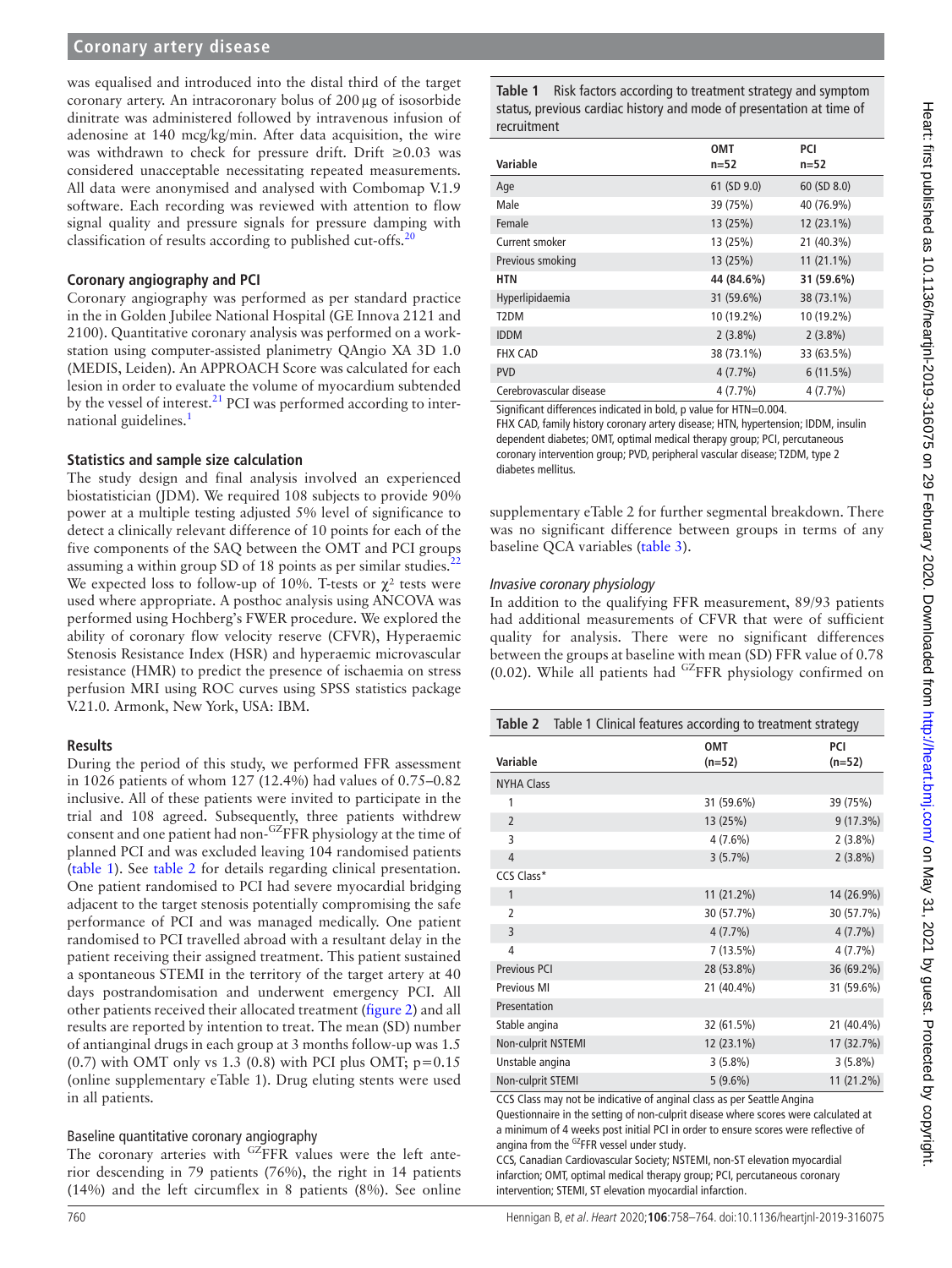

<span id="page-3-0"></span>Figure 2 Consort flow diagram for the <sup>GZ</sup>FFR trial. \*One patient died at 65 days postrandomisation following a witnessed fall with traumatic intracranial haemorrhage, another died at 51 days postrandomisation from metastatic lung cancer diagnosed during the MRI performed as part of the study and the third died of pulmonary emboli post resection of a chronic benign meningioma at 84 days postrandomisation. Combowire, combined pressure and Doppler flow wire; FFR, fractional flow reserve; <sup>GZ</sup>FFR, grey zone; OMT, optimal medical therapy; PCI, percutaneous coronary intervention and optimal medical therapy group.

their first pressure wire assessment at enrolment, before Doppler flow interrogation, there was less Doppler flow data available in the OMT versus PCI group  $(n=38 \text{ vs } 51, \text{ respectively})$  as there was a second opportunity to acquire flow data in patients reattending for PCI with protocol mandated repeat physiology pre-PCI. Potentially ischaemic values of CFVR (<2.0) and HSR  $(\geq 0.8$  mm Hg/cm/s) were observed in 26/89 (29%) and 7/89 (8%) of patients, respectively. HMR was elevated (>2.3mm Hg/ cm/s) in 27/89 (30%) of cases [\(online supplementary eFigure 1](https://dx.doi.org/10.1136/heartjnl-2019-316075)). A total of 42/52 (78.9%) of patients undergoing PCI had both pre-PCI and post-PCI invasive physiology assessment. FFR pre-PCI was 0.77 (0.02) compared with 0.90 (0.06) post-PCI; mean delta 0.12 (95%CI 0.11 to 0.15), p=0.0001 ([table](#page-3-2) 4).

#### *Primary outcome measure (SAQ scores)*

Of the 104 randomised patients, 100 pairs of SAQ data were available (96% of the randomised cohort) and three patients in the OMT only group died due to non-cardiac causes before the

<span id="page-3-1"></span>

| Table 3<br>treatment strategy                                             | Quantitative coronary angiographic data according to |              |  |
|---------------------------------------------------------------------------|------------------------------------------------------|--------------|--|
| Variable                                                                  | $OMT(n=52)$                                          | PCI $(n=52)$ |  |
| Diameter stenosis (%)                                                     | 44 (8)                                               | 45 (10)      |  |
| Area stenosis (%)                                                         | 69(8)                                                | 69 (10)      |  |
| Lesion length (mm)                                                        | 10(4)                                                | 10(4)        |  |
| APPROACH Score (%)                                                        | 32(9)                                                | 32(8)        |  |
| OMT optimal medical therapy group: PCL percutaneous coronary intervention |                                                      |              |  |

OMT, optimal medical therapy group; PCI, percutaneous coronary intervention group.

<span id="page-3-2"></span>**Table 4** Physiology for all patients with Combowire data including post-PCI Combowire results pressure following Core Laboratory analysis (n=89/93), flow and resistance data for all randomised patients with Combowire data according to treatment group

| Baseline invasive physiology for entire cohort |             |                |                |             |  |
|------------------------------------------------|-------------|----------------|----------------|-------------|--|
|                                                | N           | <b>Minimum</b> | <b>Maximum</b> | Mean (SD)   |  |
| <b>FFR</b>                                     | 89          | 0.75           | 0.82           | 0.78(0.02)  |  |
| <b>HMR</b>                                     | 89          | 0.9            | 6.9            | 2.10 (0.84) |  |
| <b>HSR</b>                                     | 89          | 0.15           | 2.00           | 0.52(0.25)  |  |
| 89<br><b>CFVR</b>                              |             | 1.3            | 5.0            | 2.41(0.75)  |  |
| By randomised group                            |             |                |                |             |  |
|                                                |             | Ν              | Mean           | SD          |  |
| <b>FFR</b>                                     | <b>OMT</b>  | 38             | 0.78           | 0.02        |  |
|                                                | PCI         | 51             | 0.78           | 0.02        |  |
| <b>HMR</b>                                     | <b>OMT</b>  | 38             | 2.21           | 0.74        |  |
|                                                | PCI         | 51             | 2.01           | 0.91        |  |
| <b>HSR</b>                                     | <b>OMT</b>  | 38             | 0.55           | 0.21        |  |
|                                                | PCI         | 51             | 0.50           | 0.27        |  |
| <b>CFVR</b>                                    | <b>OMT</b>  | 38             | 2.35           | 0.72        |  |
|                                                | PCI         | 51             | 2.45           | 0.77        |  |
| Invasive physiology pre-PCI and post-PCI       |             |                |                |             |  |
|                                                | Pre-PCI     | Post-PCI       | N              | P value     |  |
| <b>FFR</b>                                     | 0.77(0.02)  | 0.90(0.06)     | 41             | 0.001       |  |
| <b>HMR</b>                                     | 2.07 (0.98) | 2.31(0.95)     | 41             | 0.02        |  |
| <b>HSR</b>                                     | 0.51(0.29)  | 0.20(0.18)     | 40             | 0.001       |  |
| <b>CFVR</b>                                    | 2.34 (0.73) | 2.28(0.69)     | 40             | 0.548       |  |

CFVR, coronary flow velocity reserve; FFR, fractional flow reserve; HMR, hyperaemic microvascular resistance; HSR, Hyperaemic Stenosis Resistance Index; N, total number of patients; OMT, optimal medical therapy group; PCI, percutaneous coronary intervention with medical therapy group.

primary endpoint assessment at 3 months ([figure](#page-3-0) 2). A fourth patient, also in the OMT only group, was lost to follow-up but was confirmed to be alive and free of angina 1year postrandomisation via their family doctor. The within group mean change in the SAQ domain of angina frequency from baseline to 3 months was 10 (23) with OMT alone vs 21 (28) with PCI plus OMT; p=0.04. The within group mean change in the SAQ domain of quality of life (QOL) from baseline to 3 months was 11 (24) with OMT alone vs 24 (26) with PCI plus OMT; p=0.01. There were no significant differences in the SAQ domains of treatment satisfaction, physical limitation or angina stability ([table](#page-4-0) 5 and [online supplementary eFigure 2](https://dx.doi.org/10.1136/heartjnl-2019-316075)). The within group mean change for the SAQ summary score was 17 (18) with OMT alone vs 25 (21) with PCI plus OMT, p=0.04. Posthoc analysis of covariance (ANCOVA) incorporating baseline SAQ scores and using Hochberg's FWER error rate adjusted p values confirmed a statistically significant difference between OMT and PCI plus OMT for Anginal Frequency ( $p=0.04$ ) and QOL ( $p=0.02$ ). At baseline, there was no between group difference for 'Freedom from Angina' (Angina Frequency score=100) but a significant difference between groups was observed at 3 months: 20/48 (41.7%) with OMT alone vs  $34/52$  (65.4%) with PCI plus OMT,  $p=0.02$ .

#### **Non-invasive evidence of ischaemia**

A total of 98 patients had perfusion MRI data ([online supplemen](https://dx.doi.org/10.1136/heartjnl-2019-316075)[tary eTable 4](https://dx.doi.org/10.1136/heartjnl-2019-316075)). Of these, 74 (76%) had no detectable ischaemia in the territory of the <sup>GZ</sup>FFR vessel ([online supplementary eTable](https://dx.doi.org/10.1136/heartjnl-2019-316075) [5\)](https://dx.doi.org/10.1136/heartjnl-2019-316075). Five patients were unable to undergo perfusion MRI and had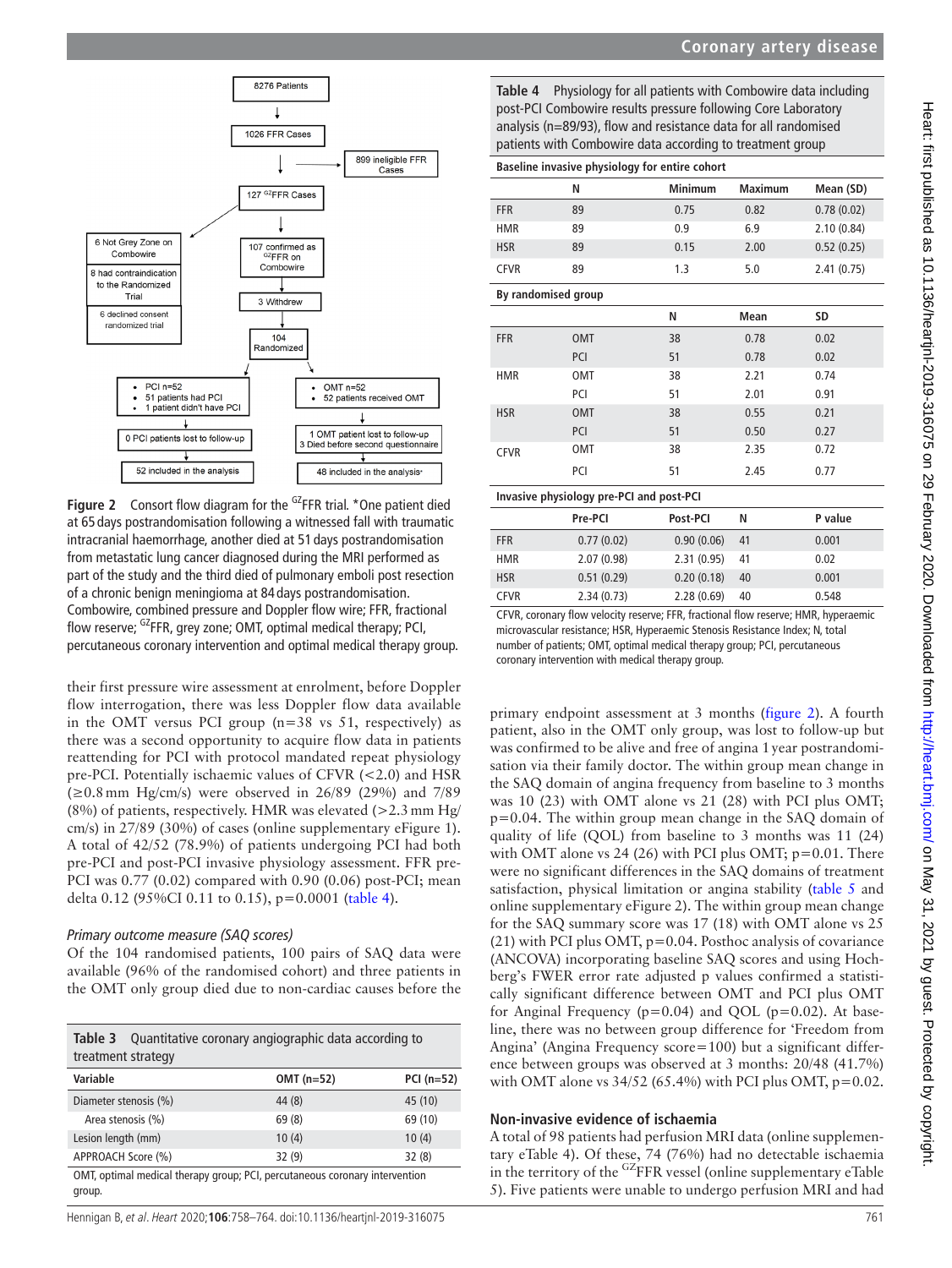<span id="page-4-0"></span>

|  | Table 5 Mean change in SAQ scores from baseline to 3 months |  |
|--|-------------------------------------------------------------|--|
|--|-------------------------------------------------------------|--|

|  | <b>SAQ</b><br>parameter | Group      | N  | Mean           | SD | 95% CL of the<br>difference | P value |
|--|-------------------------|------------|----|----------------|----|-----------------------------|---------|
|  | <b>Summary Score</b>    | <b>OMT</b> | 48 | 17             | 18 | $+1.5$ to $+18$             | 0.04    |
|  |                         | PCI        | 52 | 25             | 21 |                             |         |
|  | Physical                | <b>OMT</b> | 48 | 11             | 23 | $-4$ to $+15$               | 0.28    |
|  | limitation              | PCI        | 52 | 16             | 26 |                             |         |
|  | Anginal stability       | <b>OMT</b> | 48 | $-3$           | 34 | $-14$ to $+12$              | 0.91    |
|  |                         | PCI        | 52 | $-3$           | 33 |                             |         |
|  | Anginal                 | <b>OMT</b> | 48 | 10             | 24 | $+1$ to $+21$               | 0.04    |
|  | frequency               | <b>PCI</b> | 52 | 21             | 28 |                             |         |
|  | <b>Treatment</b>        | <b>OMT</b> | 48 | $-4$           | 20 | $-1$ to 12                  | 0.10    |
|  | satisfaction            | PCI        | 52 | $\overline{2}$ | 13 |                             |         |
|  | Quality of life         | <b>OMT</b> | 48 | 11             | 24 | $+3$ to $+23$               | 0.01    |
|  |                         | <b>PCI</b> | 52 | 24             | 26 |                             |         |

A higher value indicates improved clinical status (see online supplementary eTable 3 for baseline values).

OMT, optimal medical therapy group; PCI, percutaneous coronary intervention with medical therapy group; SAQ, Seattle Angina Questionnaire score.

DSE instead. None of this group had detectable ischaemia in the territory of the <sup>GZ</sup>FFR vessel. There was no significant between group difference in the incidence of ischaemia on non-invasive testing at baseline  $(p=0.41)$  [\(online supplementary eTable 6](https://dx.doi.org/10.1136/heartjnl-2019-316075)). Postprocedural MRI data were available in 41/51 patients who were randomised to undergo PCI. Of these, 3/41 (7.3%) still had detectable ischaemia in the GZFFR territory. Diagnostic accuracy of CFVR, HSR and HMR for predicting major ischaemia on MRI pre randomisation was assessed. HSR was the most predictive at 0.609, (95% CI 0.442 to 0.783) [\(online supplementary](https://dx.doi.org/10.1136/heartjnl-2019-316075)  [eFigure 3](https://dx.doi.org/10.1136/heartjnl-2019-316075)).

#### **Secondary outcomes at 3 months**

This study was not powered to detect a difference in hard clinical endpoints. All-cause mortality at 3 months was 3/52 (5.7%) in OMT group (all confirmed non-cardiac deaths) vs 0/52 (0%) in PCI group.

#### **12-month follow-up**

After 12 months, 89/100 patients completed another SAQ ([online supplementary eTable 7\)](https://dx.doi.org/10.1136/heartjnl-2019-316075). The within group mean change in the SAQ domain scores from baseline to 12 months remained numerically higher in patients treated by PCI plus OMT versus OMT alone but these differences were no longer statistically significant, possibly due to a loss of power and/or restenosis.

#### **Discussion**

Prior studies do not indicate that hard clinical events are likely to be reduced by PCI in patients with <sup>GZ</sup>FFR coronary physiology.[16 17](#page-6-0) As such, most of the justification for PCI in this group of patients must be based on an anticipated improvement in symptoms and quality of life. In this single-centre prospective randomised trial of OMT versus PCI plus OMT in patients with angina and <sup>GZ</sup>FFR values, patients assigned to PCI reported a significant improvement in symptoms and quality of life as assessed by the SAQ. Freedom from angina was also significantly more frequent in the PCI group. Non-invasive evidence of ischaemia on stress perfusion MRI was only identified in around 1/4 of these patients with GZFFR although full quantitative perfusion analysis was not performed. Combined pressure and Doppler flow wire technology in its current form is difficult to use but the concept of using flow, pressure and resistance to determine



**Figure 3** This patient had a moderately severe mid left circumflex lesion with <sup>GZ</sup>FFR physiology with reduced CFVR of 1.5 pre-PCI which improved to a CFVR of 4 post-PCI. The stenosis resistance HSR reduced following PCI with improved FFR. GZFFR coronary lesion in mid circumflex indicated by blue arrow before PCI (upper panel) and after PCI with coronary physiology data in the left panel. CFVR, coronary flow velocity reserve; FFR, fractional flow reserve; GZFFR, grey zone; HSR, Hyperaemic Stenosis Resistance Index.

<span id="page-4-1"></span>the potential benefit of revascularisation remains attractive ([figure](#page-4-1) 3). $^{23}$  Indeed, HSR was the best invasive physiological index for predicting the presence of perfusion abnormalities with the relatively modest agreement most probably due to the low prevalence of ischaemia in this cohort [\(online supplemen](https://dx.doi.org/10.1136/heartjnl-2019-316075)[tary eFigure 3](https://dx.doi.org/10.1136/heartjnl-2019-316075)).

Prior to this study, we had anticipated that a large proportion of patients with angina, coronary disease and <sup>GZ</sup>FFR physiology considered for treatment with PCI could achieve equivalent symptoms control with medical management only. However, as a group, the patients randomised to PCI demonstrated superior symptom control and quality of life after 3 months and this treatment effect was still apparent after 12 months follow-up. Longer follow-up in a larger scale study will be important to further clarify the roles of medical management and PCI in this group.

#### **Limitations**

The major limitation of this study is that we did not employ a placebo group and, as the patients in this study were aware of their allocated treatment, we cannot out rule a placebo effect. Reassuringly, the magnitude of the improvement in SAQ scores with PCI exceeded that reported in the placebo arm of the ORBITA trial despite the fact that significantly less medical therapy was administered to our PCI group than in ORBITA (1.3 vs 2.9 anti-anginal drugs; [online supplementary eTable 8](https://dx.doi.org/10.1136/heartjnl-2019-316075)). In our study, 94% of patients had an FFR  $\leq 0.80$  compared with only 71% in ORBITA and this may explain the greater improvement observed with PCI.<sup>[24](#page-6-8)</sup>

#### **Conclusion**

We have performed a prospective randomised controlled trial of open-label PCI plus medical therapy versus medical therapy only in patients with angina, coronary disease and <sup>GZ</sup>FFR values. Despite a relatively low incidence of ischaemia on non-invasive testing, patients treated by PCI reported fewer symptoms and improved quality of life, some of which may have been due to a placebo effect.

**Twitter** Barry Hennigan [@barryhennigan](https://twitter.com/barryhennigan), Kenneth Mangion [@kenneth\\_mangion](https://twitter.com/kenneth_mangion)  and Thomas Joseph Ford [@tomjford](https://twitter.com/tomjford)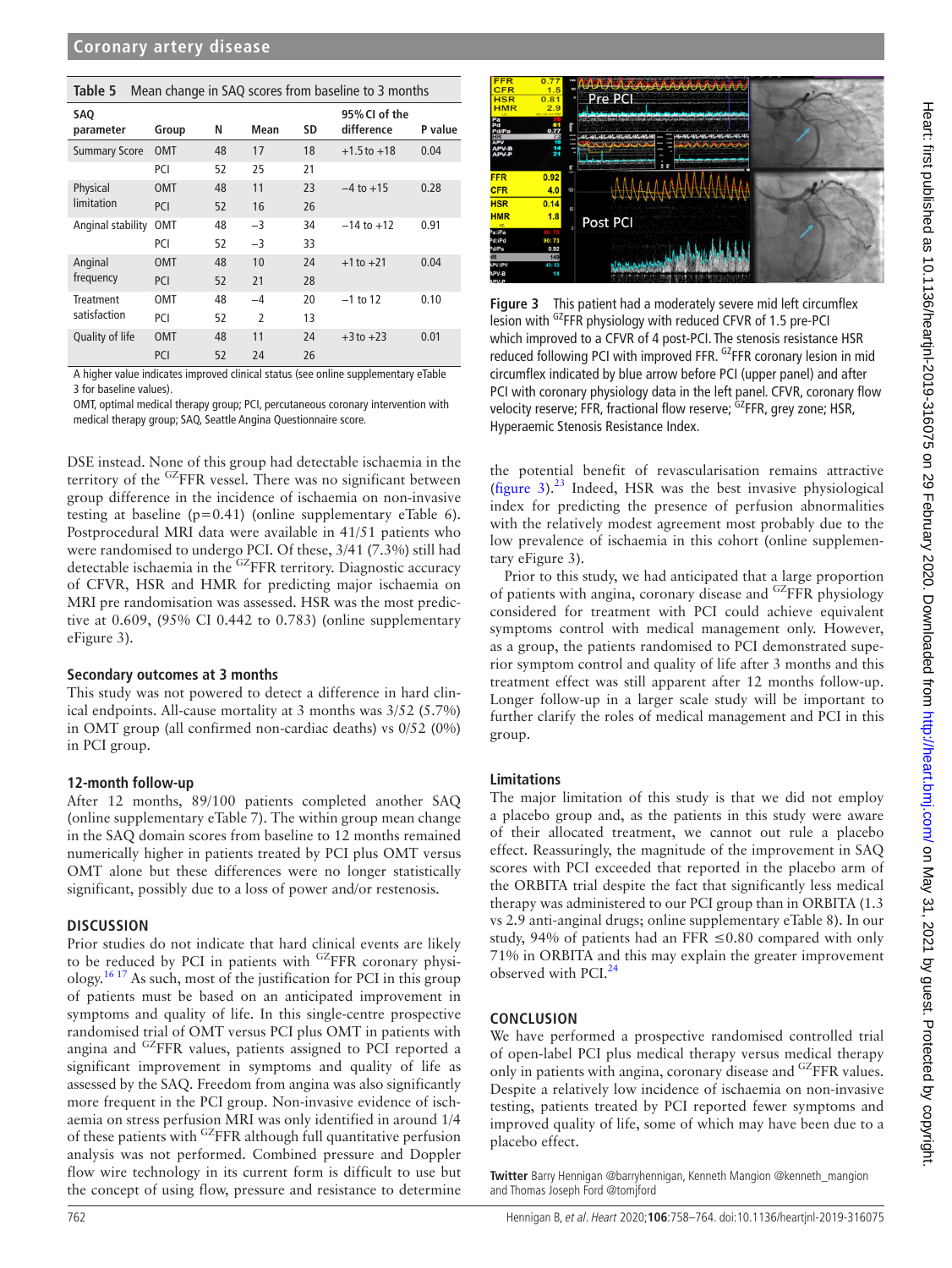## **Key questions**

## **What is already known on this subject?**

 $\blacktriangleright$  In the DEFER trial, the safety of deferring percutaneous coronary intervention (PCI) based on fractional flow reserve (FFR) was established with a FFR cut-off value of >0.75. In the FAME trials, improved clinical outcomes were demonstrated if PCI was performed in all lesions with FFR≤0.80. Previous studies suggest that 20%–25% of patients undergoing FFR assessment have values that fall within the grey zone of 0.75–0.80. There is conflicting evidence regarding the benefits of PCI in these patients and no data from randomised clinical trials.

## **What might this study add?**

- ► In patients with grey-zone FFR values randomised to either medical therapy or PCI plus medical therapy, those treated by PCI had less angina and improved quality of life. Some of this benefit could be due to placebo as this trial had no sham control.
- ► Only 17% of these patients had evidence of significant ischaemia based on stress myocardial perfusion studies using MRI.
- ► Only 8% of these patients had evidence of significant ischaemia based on hyperaemic stenosis resistance, an invasive physiological index derived from both pressure and Doppler flow measurements.

## **How might this impact on clinical practice?**

► Clinicians considering PCI in stenoses with grey-zone FFR values should understand that there is a low incidence of significant myocardial ischaemia in this group. Nevertheless, patients can be advised that there is a reasonable probability of symptomatic improvement, albeit that some of this could be a placebo effect.

**Acknowledgements** We wish to gratefully acknowledge the contribution of patients in giving their time to supporting this research. We thank the staff of Golden Jubilee National Hospital for their contribution including David Patton (Registered Nurse), Lynn Martin (Registered Nurse) and Robert McDade (Registered Nurse) for performing telephone questionnaire follow-ups. We thank the MRI radiographers at Queen Elizabeth University Hospital including Caroline Crosbie BSc, Yvonne McIennen BSc (Hons), Tracey Hopkins BSc and Rosemary Woodward BSc (Hons). We are very grateful to Dr Giles Roditi, MBChB DMRD, Consultant Radiologist, for reviewing non-cardiac findings on MRI images throughout this study. We are very grateful to Professor Piek PhD, Consultant Cardiologist AMC Amsterdam, for teaching us how to use a Combowire.

**Contributors** BH, KGO and CB designed the trial and obtained funding. BH coordinated the execution of the trial and collated and analysed the physiological, demographic, MRI and questionnaire data. DC analysed the QCA data. SW acquired and contributed data, analysed the MRI data and approved the final manuscript. CB, KM, DC and BH analysed the MRI data. TJF coordinated 12-month questionnaire data. HE, RG, MM, MCP, SH, PR, AS and ML acquired and contributed data and reviewed the manuscript prior to final approval. BH and JDM performed the statistical analysis. KGO and BH had access to all the data in the study and BH takes responsibility for the integrity of the data and the accuracy of the data analysis.

**Funding** This study was performed in the Golden Jubilee National Hospital, Clydebank, UK and was supported by British Heart Foundation Project Grant (PG/14/97/31263) and an institutional grant from the British Heart Foundation to the University of Glasgow (RE/186134217).

**Competing interests** There was no industry sponsorship of this trial. CB has undertaken research, consulting and lectures for Abbott Vascular, Opsens and Coroventis based on contracts with The University of Glasgow. KGO has received speaker fees from Abbott Vascular, Boston Scientific and Biosensors. BH has received honoraria from Philips Volcano for consultancy.

# **Patient consent for publication** Obtained.

**Ethics approval** This study was supported financially by British Heart Foundation; however, the British Heart Foundation was not involved in the design or conduct of the study, collection of data, management of data, analysis/interpretation of data, preparation of manuscripts, review or approval of manuscripts or decision to submit the manuscript for publication. This study was approved by local research committee and complies with the declaration of Helsinki. Informed consent was obtained from all research participants.

**Provenance and peer review** Not commissioned; externally peer reviewed.

**Data availability statement** Data are available on reasonable request. Trial protocol is available on request. Anonymised data may be shared on request.

**Open access** This is an open access article distributed in accordance with the Creative Commons Attribution 4.0 Unported (CC BY 4.0) license, which permits others to copy, redistribute, remix, transform and build upon this work for any purpose, provided the original work is properly cited, a link to the licence is given, and indication of whether changes were made. See: [https://creativecommons.org/](https://creativecommons.org/licenses/by/4.0/) [licenses/by/4.0/.](https://creativecommons.org/licenses/by/4.0/)

#### **ORCID iDs**

Barry Hennigan<http://orcid.org/0000-0002-3325-5718> Colin Berry<http://orcid.org/0000-0002-4547-8636> Kenneth Mangion<http://orcid.org/0000-0002-3505-7440> Thomas Joseph Ford<http://orcid.org/0000-0003-4009-6652> Keith G Oldroyd <http://orcid.org/0000-0002-7842-3463>

# **References**

- <span id="page-5-0"></span>1 Kolh P, Windecker S, Alfonso F, et al. 2014 ESC/EACTS guidelines on myocardial revascularization. [Eur J Cardiothorac Surg](http://dx.doi.org/10.1093/ejcts/ezu366) 2014;46:517–92.
- <span id="page-5-1"></span>2 Pijls NHJ, de Bruyne B, Peels K, et al. Measurement of fractional flow reserve to assess the functional severity of coronary-artery stenoses. [N Engl J Med](http://dx.doi.org/10.1056/NEJM199606273342604) 1996;334:1703-8.
- <span id="page-5-2"></span>3 Watkins S, McGeoch R, Lyne J, et al. Validation of magnetic resonance myocardial perfusion imaging with fractional flow reserve for the detection of significant coronary heart disease. [Circulation](http://dx.doi.org/10.1161/CIRCULATIONAHA.109.872358) 2009;120:2207-13.
- 4 Li M, Zhou T, Yang L-feng, et al. Diagnostic accuracy of myocardial magnetic resonance perfusion to diagnose ischemic stenosis with fractional flow reserve as reference: systematic review and meta-analysis. [JACC Cardiovasc Imaging](http://dx.doi.org/10.1016/j.jcmg.2014.07.011) 2014;7:1098–105.
- <span id="page-5-3"></span>5 Pijls NHJ, van Schaardenburgh P, Manoharan G, et al. Percutaneous coronary intervention of functionally nonsignificant stenosis: 5-year follow-up of the DEFER study. [J Am Coll Cardiol](http://dx.doi.org/10.1016/j.jacc.2007.01.087) 2007;49:2105–11.
- <span id="page-5-4"></span>6 Tonino PAL, Fearon WF, De Bruyne B, et al. Angiographic versus functional severity of coronary artery stenoses in the fame study fractional flow reserve versus angiography in multivessel evaluation. [J Am Coll Cardiol](http://dx.doi.org/10.1016/j.jacc.2009.11.096) 2010;55:2816-21.
- 7 De Bruyne B, Pijls NHJ, Kalesan B, et al. Fractional Flow Reserve–Guided PCI versus Medical Therapy in Stable Coronary Disease [Internet], 2012. Available: [https://](https://www.nejm.org/doi/10.1056/NEJMoa1205361?url_ver=Z39.88-2003&rfr_id=ori%3Arid%3Acrossref.org&rfr_dat=cr_pub%3Dwww.ncbi.nlm.nih.gov) [www.nejm.org/doi/10.1056/NEJMoa1205361?url\\_ver=Z39.88-2003&rfr\\_id=ori%](https://www.nejm.org/doi/10.1056/NEJMoa1205361?url_ver=Z39.88-2003&rfr_id=ori%3Arid%3Acrossref.org&rfr_dat=cr_pub%3Dwww.ncbi.nlm.nih.gov) [3Arid%3Acrossref.org&rfr\\_dat=cr\\_pub%3Dwww.ncbi.nlm.nih.gov](https://www.nejm.org/doi/10.1056/NEJMoa1205361?url_ver=Z39.88-2003&rfr_id=ori%3Arid%3Acrossref.org&rfr_dat=cr_pub%3Dwww.ncbi.nlm.nih.gov) [Accessed 4 Mar 4 2019].
- <span id="page-5-5"></span>8 Fearon WF, Nishi T, De Bruyne B, et al. Clinical outcomes and cost-effectiveness of fractional flow reserve-guided percutaneous coronary intervention in patients with stable coronary artery disease: three-year follow-up of the fame 2 trial (fractional flow reserve versus angiography for multivessel evaluation). [Circulation](http://dx.doi.org/10.1161/CIRCULATIONAHA.117.031907) 2018;137:480–7.
- <span id="page-5-6"></span>9 Johnson NP, Tóth GG, Lai D, et al. Prognostic Value of Fractional Flow Reserve. J Am [Coll Cardiol](http://dx.doi.org/10.1016/j.jacc.2014.07.973) 2014;64:1641–54.
- <span id="page-5-7"></span>10 Lindstaedt M, Halilcavusogullari Y, Yazar A, et al. Clinical outcome following conservative vs revascularization therapy in patients with stable coronary artery disease and borderline fractional flow reserve measurements. [Clin Cardiol](http://dx.doi.org/10.1002/clc.20693) 2010;33:77–83.
- 11 Courtis J, Rodés-Cabau J, Larose E, et al. Comparison of medical treatment and coronary revascularization in patients with moderate coronary lesions and borderline fractional flow reserve measurements. [Catheter Cardiovasc Interv](http://dx.doi.org/10.1002/ccd.21406) 2008;71:541-8.
- 12 Shiono Y, Kubo T, Tanaka A, et al. Long-Term outcome after deferral of revascularization in patients with intermediate coronary stenosis and Gray-Zone fractional flow reserve. [Circ J](http://dx.doi.org/10.1253/circj.CJ-14-0671) 2014;79:91-5.
- 13 Agarwal SK, Kasula S, Edupuganti MM, et al. Clinical Decision-Making for the Hemodynamic "Gray Zone" (FFR 0.75-0.80) and Long-Term Outcomes. J INVASIVE Cardiol 2017;29:6.
- 14 Depta JP, Patel JS, Novak E, et al. Outcomes of coronary stenoses deferred revascularization for borderline versus Nonborderline fractional flow reserve values. [Am J Cardiol](http://dx.doi.org/10.1016/j.amjcard.2014.03.004) 2014;113:1788-93.
- 15 Yamashita J, Tanaka N, Shindo N, et al. Seven-year clinical outcomes of patients with moderate coronary artery stenosis after deferral of revascularization based on gray-zone fractional flow reserve. [Cardiovasc Interv Ther](http://dx.doi.org/10.1007/s12928-014-0302-4) 2015;30:209-15.